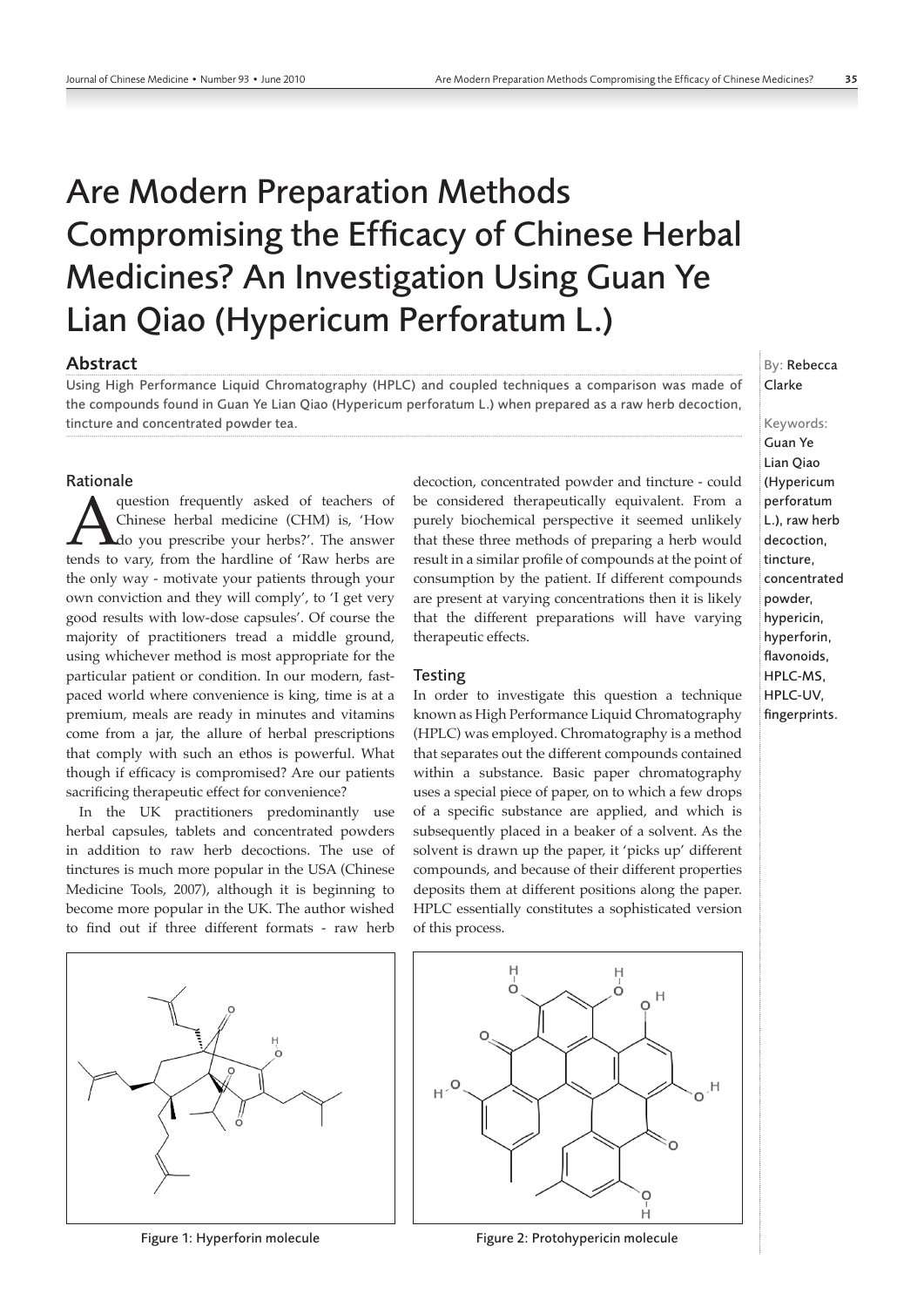

Figure 3: Chromatographic fingerprints of three methods of preparation of Guan Ye Lian Qiao (Hypericum perforatum)

After the compounds have been separated it becomes possible to use coupled techniques to find out more about the individual compounds (Cao et al., 2006). The coupled techniques used here were HPLC-Ultra Violet (UV) and HPLC-Mass Spectrometry (MS). HPLC-UV was used to identify compounds through their UV refraction properties, and HPLC-MS was used to determine their relative abundance (Xie et al., 2006; Harris, 2007). Relative abundance is a measure that is used for comparing the numbers of molecules within a sample; it is not an absolute measure, but is similar to quantity in that it allows a comparison of the amounts of different compounds.

Guan Ye Lian Qiao (Hypericum perforatum) was chosen as a suitable herb to test because of the large body of extant research into its active compounds. It has long been used both in European and Chinese herbal medicine for the treatment of infection (Couceiro et al., 2006) and recent research focuses on its use as an antidepressant. The main compound – hyperforin - that exerts its antidepressant action (Chatterjee et al., 1998) is also that which appears to mediate much of its antimicrobial actions (Gurevich et al., 1971; Gibbons et al., 2002). It is not the only compound in Guan Ye Lian Qiao with antimicrobial properties; there are also flavonoids which can have this effect (Radulovic et al., 2007), although these tend to be found in much larger amounts in commonly eaten foods.

There is typically variation in the profile of compounds detected within a plant, dependant on where and when it was grown (Bergonzi et al., 2001; Schwob et al., 2004; Conforti et al., 2005). To exclude these effects, the raw sample of Guan Ye Lian Qiao (Hypericum perforatum) used here was obtained from the same batch of herbs from which the concentrated powder was subsequently produced.

The aim in creating the samples was to replicate the preparation methods used by practitioners and patients. For the raw herb, five milligrams of the herb was added to five millilitres of tap water, which was then decocted over a Bunsen burner. For the powder, five millilitres of boiling tap water were added to five milligrams of powdered herb. This was then diluted 1:15 with distilled water (because the powder was a 15:1 concentration). For the tincture, five millilitres of ethanol was added to five milligrams of the raw herb. The samples were centrifuged to remove any plant materials and then placed in vials for testing in the HPLC-UV and HPLC-MS machines. This process was repeated three times, creating the sample fluids from scratch and retesting to obtain the relative abundance of the identified compounds.

Many studies are available detailing HPLC analysis of Guan Ye Lian Qiao (Hypericum perforatum) (C. de los Reyes & Koda, 2001; Chandrasekera et al., 2005; Tatsis et al., 2007). From these analyses a list was constructed of which compounds to identify in the samples, which were: hyperforin (see Figure 1), which mediates the herb's main antidepressant and antimicrobial actions, protohypericin (see Figure 2), which is a precursor form of hypericin, and five flavonoids. Table 1 shows the relative abundance of the compounds in each sample following each of the three runs. In addition to these metrics, a chromatographic fingerprint was obtained (see Figure 3). This is a signature unique to each sample that shows the relative abundance of all compounds, including those that were detected but not identified (Xie et al., 2006).

## Conclusions

The differences between relative abundance of the compounds were tested using Restricted Maximum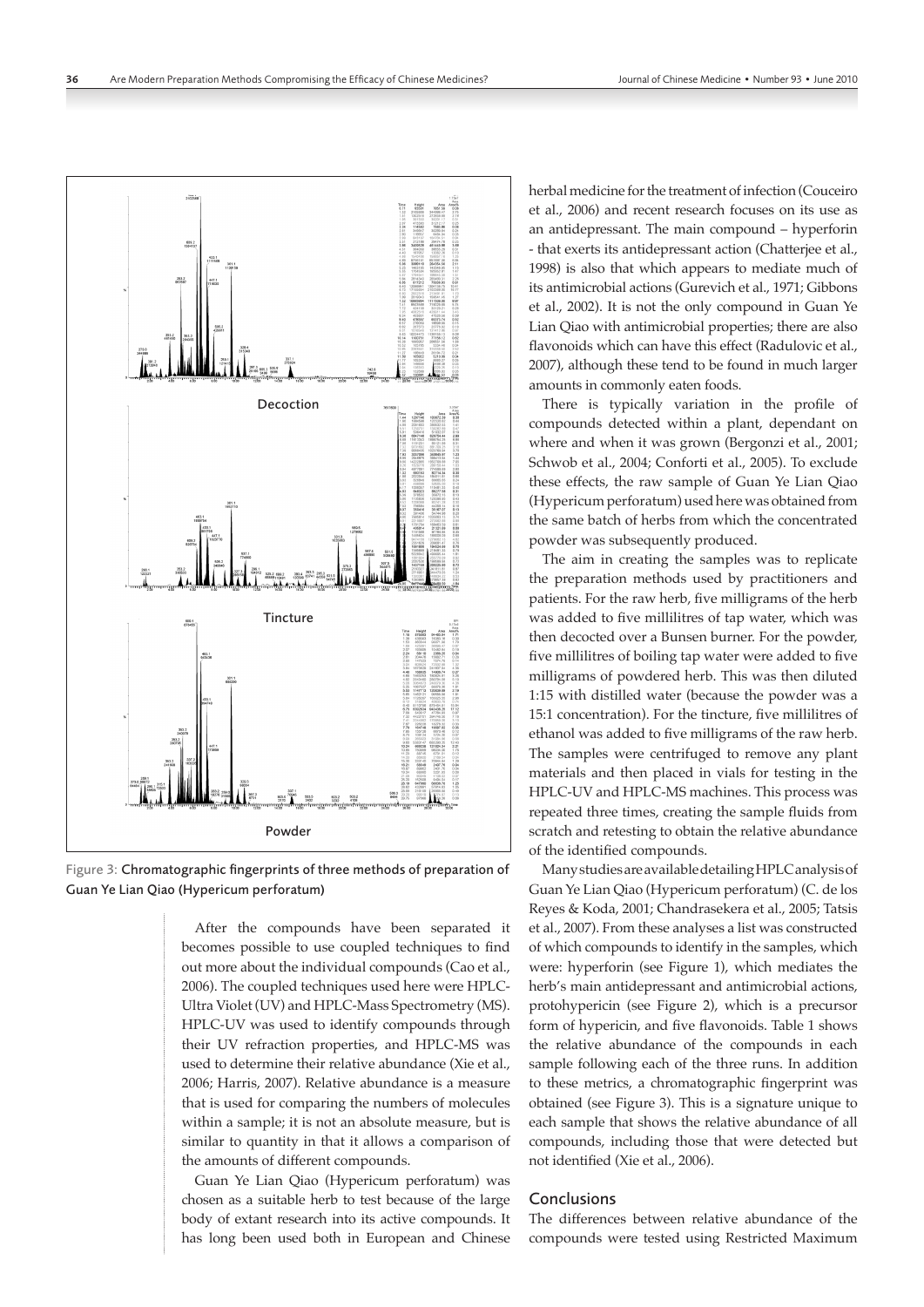Likelihood (REML) after a Box-Cox transformation to adjust for non-normal distribution of data (NIST/ SEMATECH e-Handbook of Statistical Methods, 2003). A statistically significant (dF6 F=11.04 p<0.05) result was found between the levels of hyperforin found in the raw herb decoction and the concentrated powder tea. The levels of hyperforin in the powder were negligible. Given that hyperforin mediates the main therapeutic effects of Guan Ye Lian Qiao (Hypericum perforatum), using this herb in powder form is unlikely to produce its antidepressant or antimicrobial wound-healing actions. The difference between the relative abundance of hyperforin in tincture and raw herb form was not significant.

It can be seen that the three preparation methods produce very different fingerprints. Since it is likely that no single compound acts alone within the herb to mediate therapeutic action (Xu et al., 2008), we may infer that variability in the additional compounds could affect the herb's efficacy, although this cannot be specifically stated without further research into the nature of the interactions between the various compounds within the herb.

#### Limitations

This research looks at a single herb *in vitro* rather than *in vivo*, that has been removed from the complexity of a herbal formula. Research has shown that administration of a herb within a formula may affect its bioavailability (Liu et al., 2006) and pharmacokinetics (Xu et al., 2008). Further research needs to address not only the range of compounds within a herb and their effects on one another, but also the range of herbs within a formula and their interactions. This could be accomplished by looking at compounds *in vivo* using HPLC to analyse blood samples following administration of the herbal formula (Chi & Franklin, 1999).

Whilst this paper does not provide definitive answers, it is hoped that it provokes practitioners of CHM to question their chosen methods of prescribing, rather than assuming that technological advances in methods of herbal administration are necessarily advantageous. It may be the case that, for the majority of herbs, greater patient compliance outweighs any compromise in herbal potency arising from the use or concentrated powders. It may also be the case that the most bioactive compounds are unstable: for example lingustilide in Dang Gui (Angelicae sinensis Radix) (Lu et al., 2004), paenol in Mu Dan Pi (Moutan Cortex) (Choi et al., 1994) and ginsenosides in Ren Shen (Ginseng Radix) (Haijiang et al., 2003) have all been shown to be unstable. Such unstable but highly bioactive compounds may be those most likely to be denatured during the process of creating powdered herbs. In order that we provide the best for our patients and honour traditional Chinese medicine, it is the opinion of the author that we should try to answer these questions.

*Rebecca Clarke* is an acupuncturist and herbalist working in private practice in Rickmansworth and at The London Acupuncture Clinic in the UK. Her interest in herbal medicine developed after working in remote areas of Tanzania. After receiving both acupuncture and herbs whilst living in New Zealand, she decided this could be the escape from I.T. she had been seeking. Rebecca's enthusiasm for research originated during her first degree in neuroscience. She currently works as a Research Supervisor at the London College of Traditional Acupuncture.

### References

- Bergonzi, M., Bilia, S., Gallori, D. & Vincieri, F. (2001). "Variability in the content of constituents of Hypericum perforatum L. and some commercial extracts". *Drug Development Industrial pharmacy,* 27, 491-497.
- C. De Los Reyes, G. & Koda, R. (2001). "Development of a simple, rapid, reproducible HPLC assay for the simultaneous determination of hypericins and stabilized hyperforin in commercial St. John's wort preparations". *Journal of pharmaceutical and biomedical analysis,* 26, 959-965.
- Cao, Y., Wang, L., Yu, X. & Ye, J. (2006). "Development of the chromatographic fingerprint of herbal preparations Shuang-Huang-Lian oral liquid". *Journal of pharmaceutical and biomedical analysis,* 41, 845-856.
- Chandrasekera, H., Welham, K., Ashton, D., Middleton, R. & Heinrich, M. (2005). "Quantitative analysis of the major constituents of St. John's wort with HPLC-ESI-MS". *Journal of pharmacy and pharmacology,* 57.

Chatterjee, S., Bhattacharya, S., Wonnemann, M., Singer, A. & Muller, W. (1998). "Hyperforin as a possible

| <b>Run</b> | Method<br>description | Hyperforin  | Protohypericin | <b>Quercetin</b> | Avicularin and<br><b>Quercitrin</b> | <b>Rutin</b> | Isoquercitrin |
|------------|-----------------------|-------------|----------------|------------------|-------------------------------------|--------------|---------------|
|            | Decoction             | 253864      | 472251         | 1165425          | 171155                              | 1279261      | 2141954       |
| 2          | Decoction             | 1374341     | 193588         | 56101            | 344217                              | 523344       | 846056        |
| 3          | Decoction             | 137091      | 160726         | 1082212          | $\Omega$                            | 1318719      | 1556044       |
|            | Tincture              | 8064477     | 342095         | 1978543          | 1990601                             | 821009       | 1811471       |
| 2          | Tincture              | 7424024     | 348669         | 139932           | 278978                              | 88604        | 198956        |
| 3          | Tincture              | 3126093     | 22668          | 23717            | 753327                              | 108146       | 16052         |
|            | Powder                | 5337        | 37272          | 690913           | 1093828                             | 855507       | 914230        |
|            | Powder                | $\mathbf 0$ | 8044           | 174107           | 206804                              | 493433       | 451500        |
| 3          | Powder                | 2831        | 5185           | 22573            | 148463                              | 372621       | 255744        |

Table 1: Relative abundance of compounds in Guan Ye Lian Qiao (Hypericum perforatum L.)